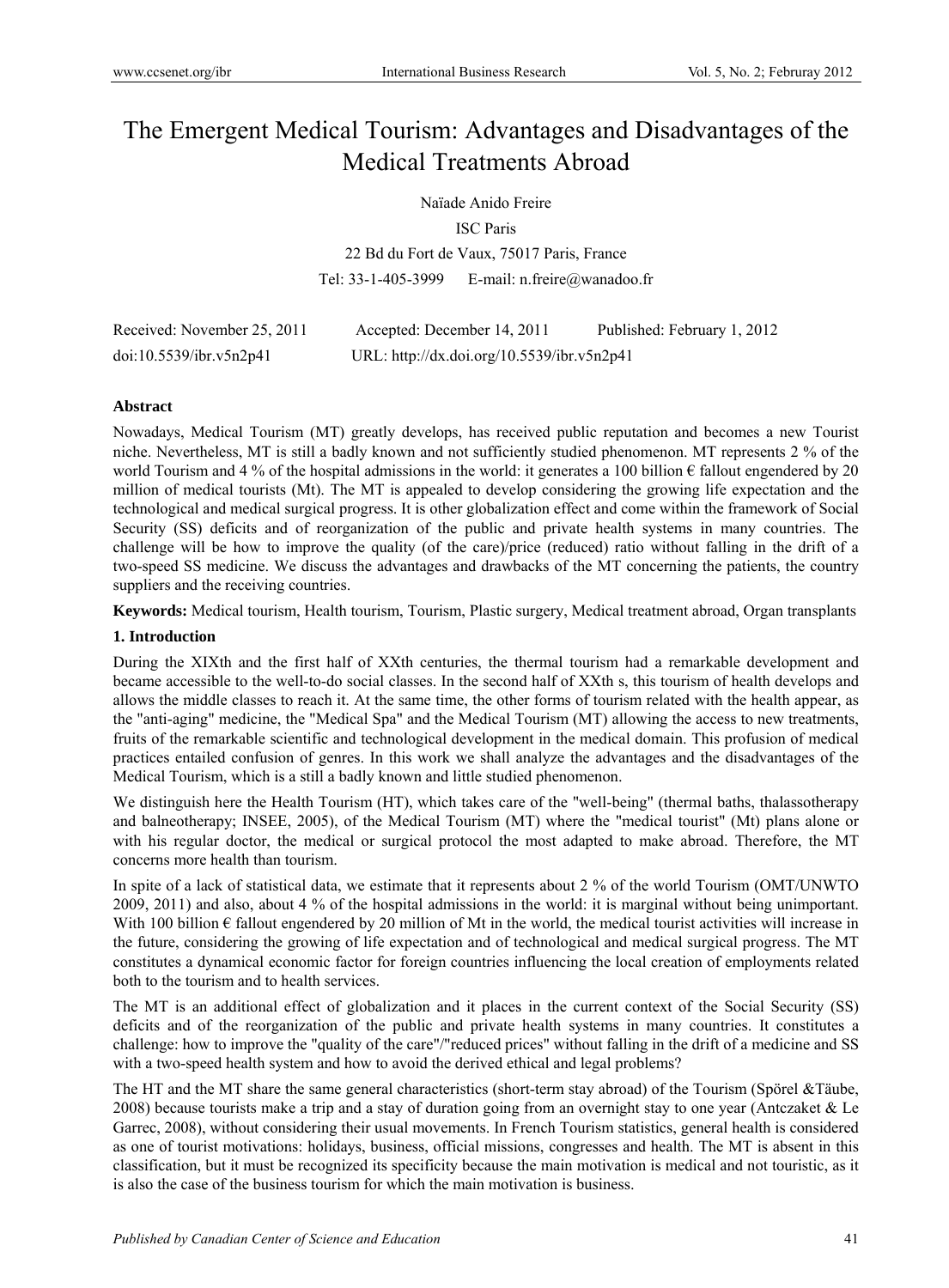### **2. Definitions of HT and MT**

In the HT (thermal baths, thalassotherapy and balneotherapy) we include all the noninvasive (external) treatments allowing an improvement of the health or the mind of the patient and/or the person having hydrotherapy. Most of the activities connected with this tourism concern the well-being of the patients, which contributes obviously to their good state of general health. Some of these activities have a role rather medical, as it is the case of the specific treatments for the asthmatics and the thalassotherapy to relieve the rheumatism.

On the other hand, in the MT we include all the invasive (Note 1) treatments necessary for the cure of heavy diseases as well as all the surgical operations independently of the searched objectives (curative, palliative or aesthetic care).

Nevertheless, we consider that all which concerns with a heavy pathology, where generally the vital prognosis of the patient is engaged, should be placed under the medical and surgical responsibility of the country of origin of the patient and not of foreign health services. For example: the mammary reconstructions (not aesthetic plastic surgery) made after a complete ablation of the breast due to a cancer, the reconstruction of the nose or a part of the face after an accident, a grave traumatism or a serious illness, should cannot concern from the domain of the MT.

On the contrary, the aesthetic plastic surgery and some supplementary post surgical stages, such as sessions of chemotherapy or of radiotherapy of some cancers or the heavy, long-term medical protocols or treatments demanding the presence of a team of experienced specialists, will be able to be realized abroad, in a MT frame.

Therefore, we propose the following operational definition of MT (Anido Freire, 2010a):

## *Medical Tourism is the one who links two very different objectives: from one side, to benefit of medical interventions performed in foreign countries and from the other, and if possible, tourist visits of these foreign countries.*

The MT not only concerns the Western patients, as could be deduced from the announcements of the agencies (Note 2) of MT on Internet, but also, numerous patients around the world who move towards developed or underdeveloped countries, practising MT.

In some European studies, the MT is rather presented as a "mobility of patients" in the same way as the "mobility of workers" established inside the EU and as far as we consider that most of the foreign patients are coming from a country of the European Union (De Greef & Thomaes, 2006).

Otherwise, the MT is also presented "as a business of medical services" whose volume of transactions is counted in the balance of payments (CNUCED/UNCTAD, 1997b) of some countries, into the section "health-related travel". The United Nations (2002) defines the "health-related expenditure" as "total expenditure by those travelling for medical reasons".

Generally, these statistics do not take into account:

- medical spending of people travelling for other motives and which suddenly needs medical care during their stay abroad,

- spending of paramedical acts such as analyses and clinical examinations,
- telemedicine services,

- services brought occasionally by doctors during a journey abroad (OCDE/OECD, 2009, 2011).

The exports (Note 3) of a country concerning the "journeys for medical motives" (health-related transactions), result from payments made for local medical services, returned by not resident foreigners arrived at this country with the obvious intention to be treated. While the imports, result from spending of the nationals abroad when they go to other countries with these same intentions (OCDE/OECD, 2009, 2011).

The double label of "tourism" and "medical" implies that the MT should be studied at the same time from the statistics of the tourism and those of the health, to be able to cross check the available data. At present, the only available data are the ones established by private agencies of consultants entrusted, among others, to establish reports on the current socioeconomic problematic, and the beneficiaries of which can be other companies or governmental agencies which try to establish diagnoses or forecasts, or to make predictions according to their own interests.

On the other hand, the HT is statistically better defined because its activities are made, generally in well-identified establishments (thermal baths, thalassotherapy, etc.) and connected for a long time to the Ministry of the Tourism of every country. But at the moment, this type of activities becomes difficult to quantify because of the Spa installed in many establishments (hotels, leisure centres, etc.), not necessarily specialized in the health field, where either it is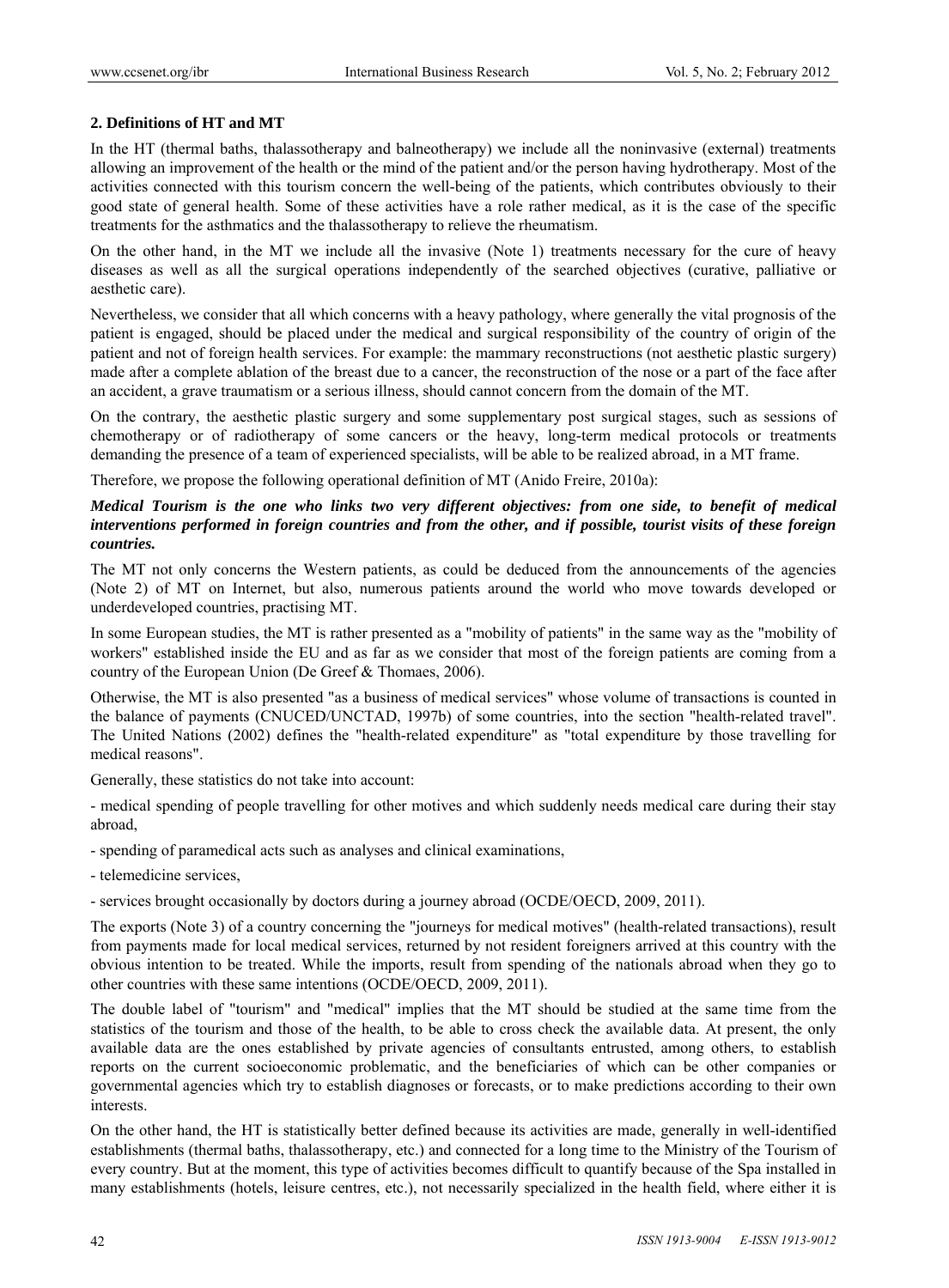relegated to the role of secondary or supplementary activity or to diversify and complete their principal activities (hotel business, leisure activities).

The importance of the MT is given by the number of patients going abroad for medical care: De Greef & Thomaes (2006) estimate this number in 19 millions a year. If we compare this number with the total number of tourists (908 millions) in the world (OMT/UNWTO, 2009, 2011), the MT would represent 2 % in number and 4 % of tourist spending.

The English statistics consider that the total number of medical tourists who enter the United Kingdom is equivalent to that of English people going out, even if their medical objectives are certainly different. In France the EVE Survey on the Foreign Visitors led at the airports of Paris (EVE 2009, Ile-de-France) establishes that 2 % of the foreign tourists have for motivation, reasons of health and medical care. If only 10 % of this last category of tourists come to France in the framework of the MT, the number of foreign Mt in France (receiving country) can be then estimated between 70 000 and 210 000 Mt or 0.1 % and 0.3 % of the total number of tourists (Antczaket & Le Garrec, 2008).

Because of the free circulation inside the EU, nobody control either the origin or the motivation of the European nationals on the frontiers. Furthermore, the medical data are not suitably centralized for allowing to know the number of foreigners admitted in hospital centres, within the framework of a MT or within the framework of agreements with, for example, the health services of the ancient colonies or within the framework of the legal and clandestine (Note 4) immigration. We know even less, the number of foreign patients being looked after in private hospitals or by private doctors. But generally, some studies neglect the volume of these activities in front of those of the public service.

We shall approach now the advantages and the disadvantages of the MT, at first for the medical tourists (Mt), then for the country supplier of these Mt and finally, for the receiving country of Mt.

### **3. Advantages of the MT for the Mt**

The Mt invokes different reasons and advantages to be treated abroad (Anido Freire, 2010a, 2010b).

(a) The cost proposed by the offer of the care abroad, plus those of the trip and the stay, is lower (Table 1) than the cost of only the care realized in the country of origin, taking into account the possible refunds of the health insurance.

(b) When the required treatment is not available, or not taken care, or is not partially covered by the health insurance of the country of origin, it is better to be treated abroad.

(c) The quality/price ratio is more favourable abroad (CNUCED/UNCTAD, 1997a): many foreign hospitals and foreign private clinics employ doctors trained and qualified in the western countries.

(d) The possibility of associating "body care" and "tourism" but also "to join the useful and unpleasant, with the pleasant" and allowing "to swallow the pill" more easily, because of the foreign exoticism which will allow the Mt to integrate the unpleasant memories with the pleasant ones.

(e) A change of scenery (change of place and maybe country, change of climate and culture) and the leisure activities associated with tourism, or a convalescence in a luxury hotel, would allow him to surmount more easily its sufferings before and after the application of the care, by compensating a thing with other one.

(f) Be able to "mask" an intervention, for example of plastic surgery, under a tourist journey, because the treatment concerns the domain of the intimacy; it thus allows to keep the "secret" of that intervention.

Insert Table 1 Here

According to the nationality of the medical tourist or the type of envisaged medical treatment, other additional benefits are possible:

- to reach quickly the care and not be forced to stay on a waiting list during some months in the country of origin,

- to do not frequent private hospitals or national hospitals having an important rate of light or serious infectious contagions (hospital-borne diseases),

- to be looked by the most famous doctors,
- to be able to follow the fashion of canons of beauty: plastic surgery (bosoms, face, belly, buttocks, etc.),
- to have the opportunity to reach these cares,
- to be proud to have managed to be looked abroad,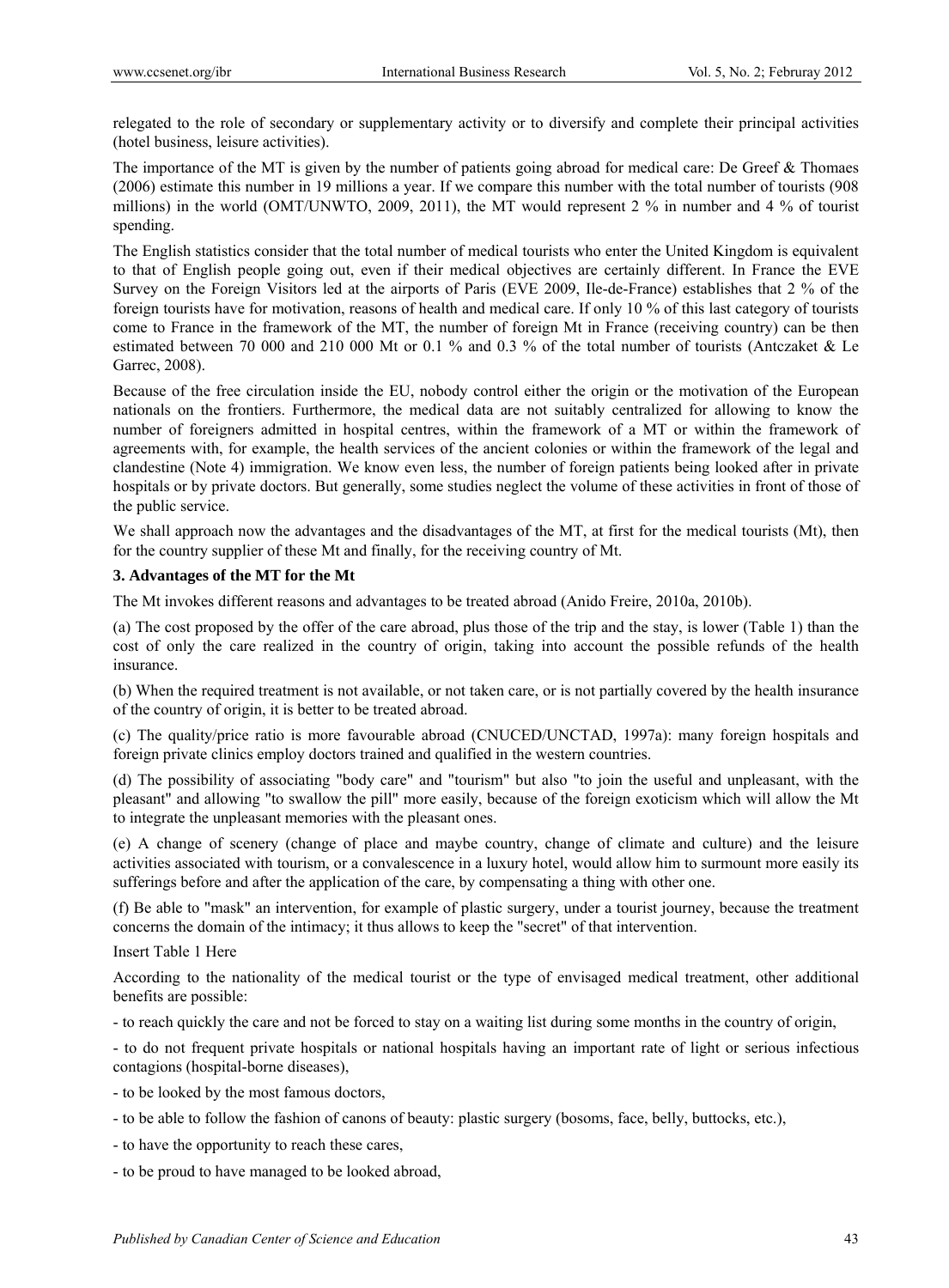- to have the possibility to choose freely the most convenient moment to leave home to be treated abroad because it is not forced by a precise period of the year such as that of the holidays, related to the calendars of every country. Any temporary touristic migration is similar to that of the potential emigrant who is going to take freely the decision to emigrate (Anido, 1976; Anido & Freire, 1977).

If the journey takes place inside the Schengen area, there is a European legal frame that allows to benefit (UE/EU, 2008, 2011) from quality care in another European country (free circulation of European citizens), by choosing freely the clinic and the doctors to be looked. It specifies the rights of the patients and the duties (responsibilities) of the suppliers of health care, in a general frame of medical ethics. The European legislation established the equality of access, of treatment and care, of safety and appeal of the national and foreign patients having undergone damages. This legislation completes the national one of every country of the EU and suggests a greater surveillance of all the public and private actors in health fields.

These rights are framed by procedures (UE/EU, 2008, 2011) where are involved the Social Securities of both countries; the European patient has to respect them if he will claim to benefit from reimbursements (Note 5) of medical expenses as if he had stayed in his country of origin.

The generalization of the use of the European card (Note 6) of health insurance (in replacement of the form E112) and the establishment of a coordinated care, aim to simplify the access of the citizens of the 27 states member of the EU, Iceland, Liechtenstein, Norway and Switzerland to the health care services during their temporary visit abroad. Furthermore, the EU approved (Note 7) a legislative package, which established in May 2010 a modernized coordination of the national systems of Social Security to help the tourists, the mobile workers, the researchers of employment and the pensioners.

### **4. Disadvantages of the MT for the Mt**

The attractive MT option that offers simultaneously tourism and health care, can nevertheless bring some health disadvantages (Anido Freire, 2010a, 2010b).

(a) Generally, "sun, sea and sand tourism" is not recommended after a surgery, but the Mt can make tourism before the planned intervention, especially when is accompanied by a relative.

(b) Any medical intervention is risked: the possible post-operative complications can increase the invoice if it is necessary to remain abroad to treat them. Complications can appear at the time of return to the country of origin, due to, among others, a traumatism or a secondary infection during the journey. Therefore, the care abroad can then turn out less profitable (Cohen, 2009) than a care made in the country of origin.

(c) The accompaniment of local paramedical activities (clinical analysis laboratories, centres of radiology, medical imaging and interpretation) can have a lower quality than that of local doctors. The problem is that it is only during the stay that the Mt can judge it.

(d) The medical follow-up cannot be maintained abroad by the medical team, which practiced the interventions, unless coming again. It is the case of the false teeth requiring at least five or six fittings to make sure of a correct result.

(e) The medical follow-up after the intervention has to continue in the country of origin, at his expenses or in a public institution that agrees to take care of him.

(f) It is not certain that the foreign doctor makes a commitment to repair the damages of his surgical act (Dawson  $\&$ Pollard, 2007). Thus, the MT is interested in taking out an additional insurances, even though that will increase the final invoice, to make sure of the good progress during his hospital and touristic stay: any legal action against the private hospital will have to be made according to the legal codes of the foreign country.

(g) There is a possibility of contracting a hospital-borne disease due to the lack of asepsis or of hygiene in private and foreigners hospitals, or of contracting an endemic or seasonal disease (chikungunya, malaria, SRAS) in the foreign country and absent in the country of origin. Certainly, these are individual cases revealed by the written and oral media (Note 8).

### **5. Advantages for the Country Supplier of Mt.**

(a) The development of the MT allowed the medical industry of developed countries to export their products and their know-how (installations, organization and pharmaceutical industry) towards the emergent countries that hope to develop MT, so contributing to the exports and to improve their balance of payments.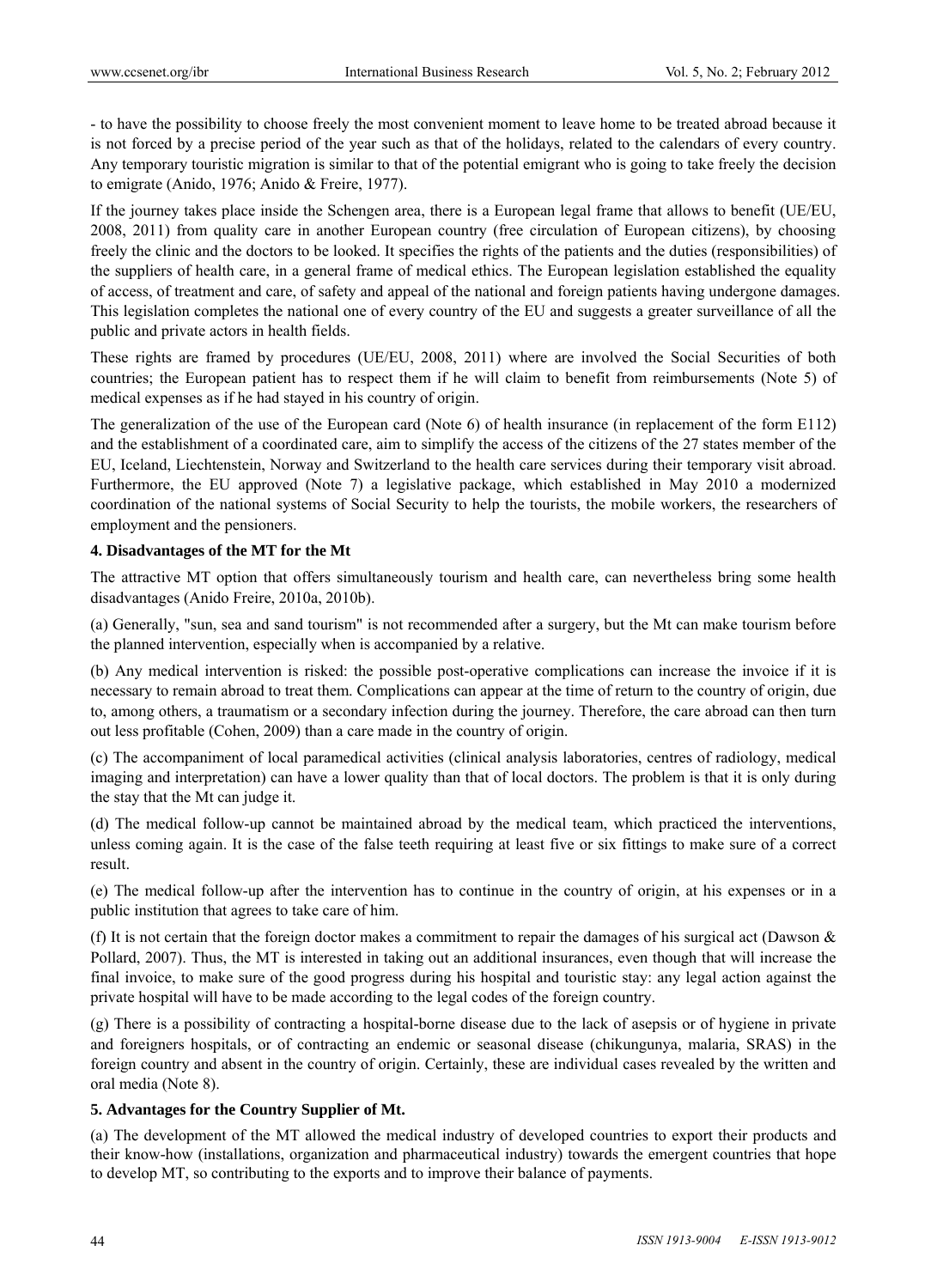(b) The inter-European MT is going to grow and poles of speciality (dental, aesthetic or cardiac surgeries, cancer research, etc.) are being developed in some countries.

(c) The MT allows the health organizations to dispose of financial sources besides the public financing, especially when a foreign fortunate clientele is concerned.

(d) The western countries and in particular the EU will be confronted with the financial consequences of the ageing of the population. Perhaps, older patients will be faced either to accept a reduction of the medical services or to decide be looked abroad (out of the EU), to reduce their expenses and to relieve at the same time the national budget of the health.

(e) But it is as well possible that they lead to a development policy of the services of Geriatrics to satisfy, not only the needs of health of European patients but also of foreign seniors which in this way, can bring a complement to financing (Note 9) the health sector.

In this last case, we can even envisage general economic fallout, such as a global improvement of the labour market and more particularly of that of the health workers. De Greef & Thomaes (2006) estimate that Belgium would be able to create in the short-term, up to 6.000 jobs for the health workers and 380.000 jobs in related branches, in the case of a voluntary policy to develop the MT.

(f) In addition, the new technologies applied to the medical care (De Greef & Thomaes, 2006), in particular those centred on telemedicine (CNUCED/UNCTAD, 1997a), can constitute an important factor in the growth of MT, because they allow European doctors to follow remotely an already looked Mt, and they contribute to the good realization of surgeries abroad by doctors who will can, in case of emergency or complications, appeal the best specialists of the developed countries.

These new methods of work will be possible thanks to:

- the use of remote automated and remote-controlled medical equipments,
- the consultations and the surgical operations by videoconferencing,
- the remotely interpretation of medical analyses or radiological examinations (e.g. scanners),
- the TV-monitoring (permanent remote control of the health of the patient stayed at home).

### **6. Disadvantages for the Country Supplier of Mt.**

(a) Developed countries have financial losses because of the development of the MT and the HT out of borders. At the moment it is not the case of France where the financial losses are unimportant. For the European countries, as far as the MT and the HT take place inside the European Union, they contribute to redistribute a certain wealth among the various European partners.

(b) The MT and the HT towards the rich countries also developed what confirms the global aspect of these flows (Note 10) of Mt. At present, the financial contribution of the foreign patients does not compensate the financial losses of the nationals that leave abroad, because their number is much lower. Their growth is also less important as that of the nationals which leave towards the foreign countries.

(c) The growth of the MT towards foreign countries benefits from the image of the country as a pleasant touristic zone and brings an additional dimension to the classic tourism. Thus, the Tourism and the MT interact in a dynamic way by leaning the one on the other one to develop.

(d) Certainly there will be an increase of the international mobility (CNUCED/UNCTAD, 1997a, 1997b; Dumont & Zurn, 2007; Martin, 2007) of the medical and paramedical staff towards places where they can exercise their profession in good conditions (recognition of their abilities and profit of a good salary).

(e) The MT is going to reinforce the tendency to privilege very elaborated and hyper specialized hospital infrastructures, which already met the expectations of a minority of rich patients. The increase of the number of specialists in detriment of general practitioners (OMS/WHO 2008), risks to become more marked.

(f) The MT contributes to pandemics. The movement of persons and goods for commercial or touristic reasons caused in the world an acceleration of the transmission of diseases (SRAS, H1N1) and the hospital-borne infections (Walker et al., 2009). The development of the MT contributes to spread diseases but, the most redoubtable is the emergence of hospital-borne diseases (Note 11) and imported by Mt pursuing a treatment after a stay abroad, as has already noticed in some European hospital centres (EARSS, 2009).

(g) The MT and the HT towards the rich countries can stagnate, even decrease, if foreign Mt turns away towards other competitive foreign medical destinations having built their reputation over the years.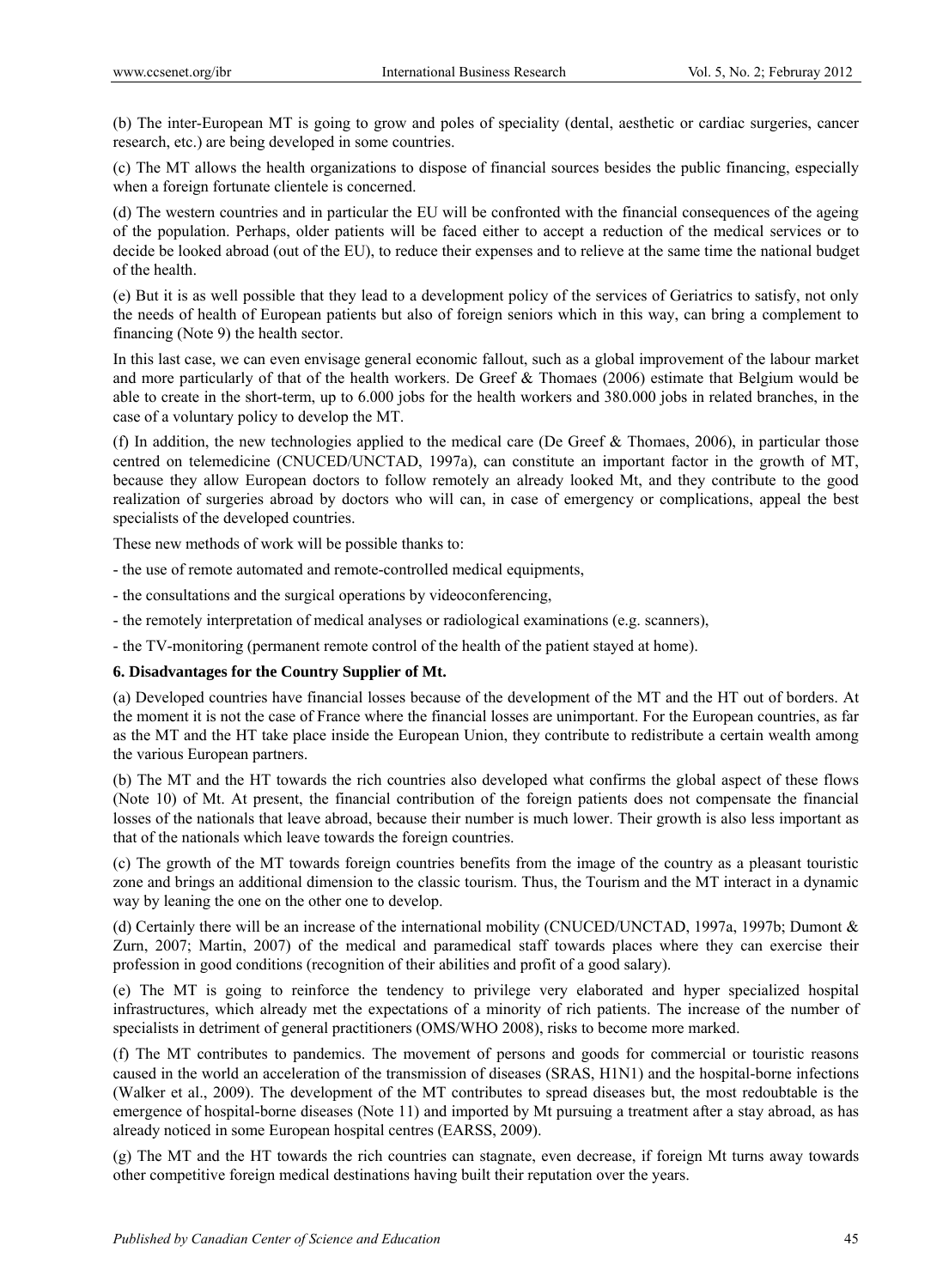(h) In many OCDE/OECD countries the number of doctors for one thousand inhabitants decreased during these last years (CNUCED/UNCTAD 1997a; OCDE/OECD, 2008a, 2008b). The OCDE/OECD average of the number of doctors by one thousand inhabitants is 2.9 and in France this number decreased (3.4 in 2007; 3.2 in 2008) and will reach a plateau of 2.9 around the year 2030 (DRESS, 2002, 2009). To mitigate this situation, there has been to appeal to foreign doctors (Dumont & Zurn, 2007).

(i) There is a risk of the increase of prices of the medical acts as well as a decrease of their refund, what can lead to the appearance of a two-speed (Note 12) health: those who succeed in paying a journey abroad to be looked cheaper and quickly, and those who have no means to pay these care, neither where they live nor abroad, and that have to wait for a long time to reach health care.

(j) The MT reveals the incongruities and the injustices emanating from the legislation or the current practices of our health services. Some treatments or interventions are only accessible abroad because of the too constraining or traditionalist legislations of our developed countries. The very existence of the MT constitutes an alarm cry to not only make evolve the customs, but also to change laws in our countries. The official refusals undergone by the patients for some treatments are felt as an infringement on their freedom to be able to dispose freely of their body and to decide on the way of managing their intimacy and their life.

The most sensitive subjects, and which still raise legal problems, revolve around those concerning death (euthanasia), sex or that have a sexual connotation:

- abortion,
- artificial insemination,
- surrogate mothers,
- mammary implants,
- surgery of the penis,
- change of sex.

## **7. Advantages for the Receiving Country of Mt**

(a) The recent development of the MT led to that of the medical structures of the emergent countries, not only regarding infrastructures, medical equipments and instrumentation but also professional (setting up of numerous doctors, nurses, ambulance drivers and other paramedical jobs); quality of services, better salaries, improvement of the education and the local medical research. This allows to fix the medical staff on their country, by avoiding that doctors emigrate to exercise their job more suitably (CNUCED/UNCTAD, 1997a) and, at the same time, to facilitate the return of those who had left abroad. Additionally, MT can help to decrease the "brain drain" (Martin, 2007), at least in the medical domain. This is an additional asset to develop (Note 13) the MT.

(b) On the other hand, other countries will take advantage to improve and develop their health system with the financial godsend brought by the Mt, what will allow them to increase the number of the beneficiaries (CNUCED/UNCTAD, 1997a) of the health care of the country.

(c) Some countries will develop (Pitti, 2009) more specific medical activities (Martin, 2006) to become the best in these domains and, in this way, thwart the competition (CNUCED/UNCTAD, 1997c) of the other countries which will then be obliged to specialize in other medical sectors.

(d) They can benefit from the increase of the international mobility (Dumont & Zurn, 2007; Martin, 2007) of the medical and paramedical staff towards countries where they can exercise their profession in good conditions (recognition of their skills and profit of a good salary).

(e) Many emergent countries are betting on MT to boost regional and national tourism to increase the economic fallouts and ameliorate their labour market (hospitality, restaurants, transports, services, infrastructures, etc.).

### **8. Disadvantages for the Receiving Country of Mt**

(a) Numerous doctors of developing countries leave (CNUCED/UNCTAD, 1997a) the public hospitals to set up themselves privately or join a team of a private clinic, to earn better their living and have a better professional recognition.

Thus, the economic indicator "number of doctors or medical staff per capita" will not have any sense because its increase will not measure any more an improvement of the living conditions in the country, because these doctors will dedicate themselves to a foreign clientele and not to a local one.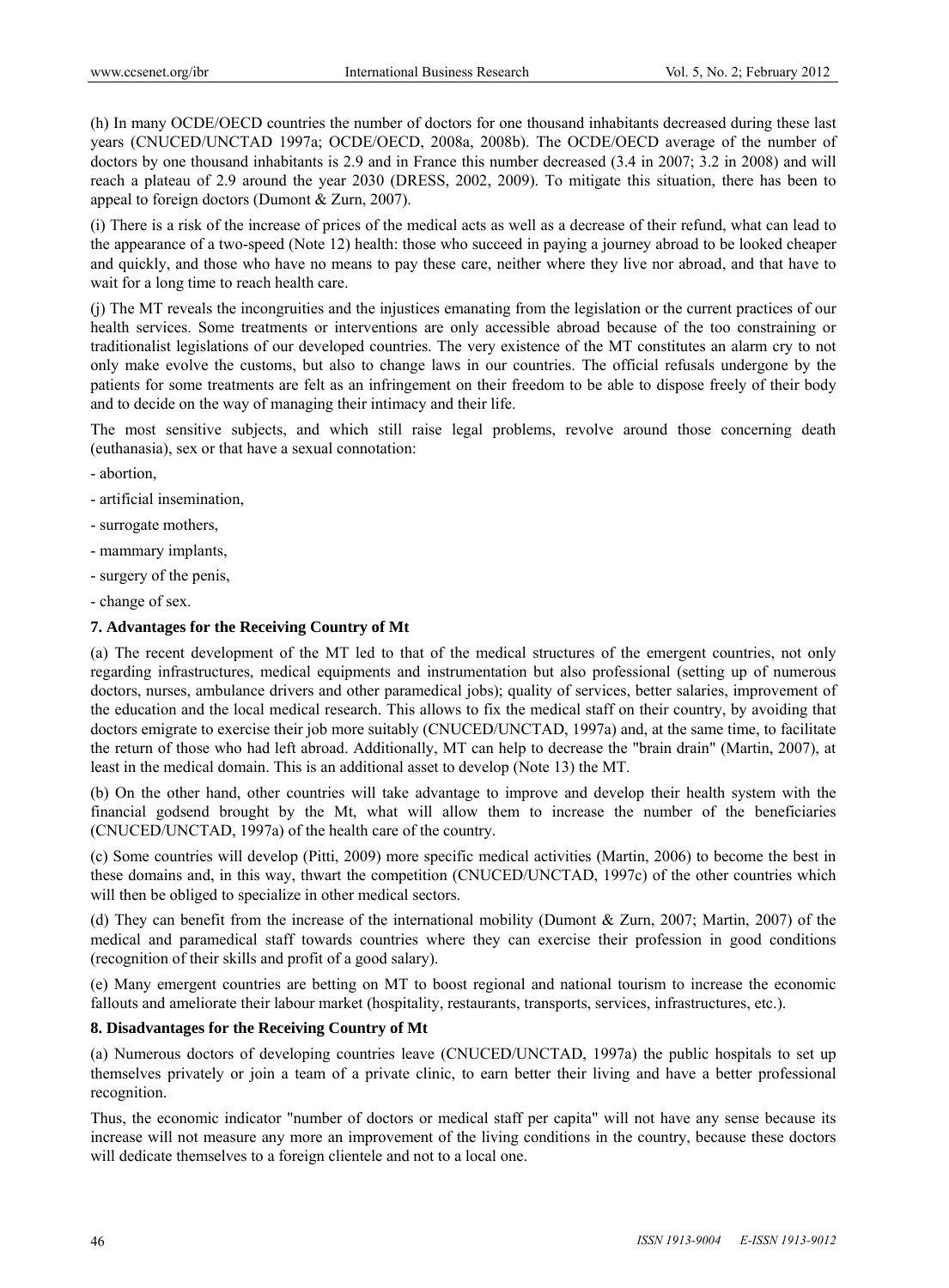(b) Risk of contribution to the traffic of organs. Poor people in under developed countries are tempted to sell their own organs in exchange of money to ameliorate their life.

(c) Risk to facilitate the forgery of medicines. The search for the reduction of the expenses of the interventions abroad could facilitate the demand, the production and the distribution of the forgery of medicines. The foreign patients could be tempted to buy them abroad, outside the official circuits (laboratories, pharmacies) to bring them in their country of origin.

(d) Risk of facilitating the marketing of equipments and lower-quality prostheses or of forgeries. To guarantee a lesser cost for the Mt, some foreign hospital centres could use this type of products.

## **9. Conclusions**

Most people see in the MT only advantages (saving of time and money, excellence of the quality of the services of the professionals of health, the possibility of benefiting from a few hours or days of secondary touristic activities). Thus, they often forget that the MT can also have a lot of inconveniences. The first thing, which it is advisable to remind, is that the zero risk does not exist in General Medicine and even less in surgery, independently of the country where the intervention is realized.

The MT is rather a consequence of an inadequacy between the supply and demand of health care in a country, what leaves an opened door to offers resulting from the foreign countries and in this manner, joining the context established by globalization. Since MT is a personal and individual decision of the medical tourist, the MT can currently be considered neither as Exporting nor as outsourcing. Indeed, in this emerging niche of tourism there are no subcontracting or outsourcing/externalization, or bilateral agreements or contracts with health companies.

For countries suppliers and for the receiving countries of Mt, the MT can bring financial advantages and improvements of the National Health Service, allows market the sophisticated medical equipments and contributes to develop touristic industries. But it can also bring financial disadvantages (lesser spending of health in the country of origin) or risks of contribution to the traffic of organs or facilitate the forgery of medicines (receiving countries).

The MT is thus a complex phenomenon, at the moment difficult to delimit completely. The lack of reliable data and official statistics resulting from Ministries of Health and of Tourism, does not allow to estimate globally the importance of the MT.

The estimations of some analysts let think that the MT will develop more in the short term, while remaining marginal as well, regarding the global volume of the Tourism (2 %) and the volume of care administered in hospital centres  $(4\%).$ 

We consider that the EU should quickly react in front of this specific "migratory" phenomenon, develop a better coordination of the policies of care management and welcome of the patients and then, take advantage of this financial godsend to strengthen the excellence of some European hospital centres.

## **References**

Anido, N. (1976). *L'émigration portugaise: 1950-1974*, Thèse de Doctorat, Université de Paris III, Sorbonne, Paris.

Anido, N., & Freire, R. (1977). *L'émigration portugaise. Présent et avenir*, pp. 197, Paris, PUF.

Anido Freire, N. (2010a). L'essor du Tourisme Médical: joindre l'utile à l'agréable ?, *CRISC* n 26, pp. 10-62, March 2010, Paris.

Anido Freire, N. (2010b). *Medical treatments abroad: the emergent Medical Tourism,* oral communication, 13th Biennal Congress ESHMS, Ghent, Belgium, 26-28/8/2010.

Antczaket M., & Le Garrec, M.-A. (2008). Les visiteurs étrangers en France in *Le tourisme en France, Édition 2008*, INSEE, pp. 41-51. [Online] Available: http://www.insee.fr/fr/themes/document.asp?reg\_id=0&ref\_id=fratour08d; http://statistiques-tourisme.gouv.fr.

CNUCED/UNCTAD (1997a). *Le commerce international des services de santé: difficultés et possibilités qui se présentent aux pays en développement,* Note d'information du secrétariat de la CNUCED, sur la *Réunion d'experts sur le renforcement des capacités et l'accroissement des exportations des pays en développement dans le secteur des services: services de santé* du 16-18 juin 1997, Genève, pp. 29, 7 avril 1997. TD/B/COM.1/EM.1/2 [Online] Available:

http://www.unctad.org/Templates/Search.asp?intItemID=2068&lang=2&frmSearchStr=services+de+sant%E9&frm Category=all&section=whole, clem1d2.fr.

CNUCED/UNCTAD. (1997b). *Rapport de la réunion d'experts sur le renforcement des capacités et l'accroissement des exportations des pays en développement dans le secteur des services: services de santé,* Genève, 16 au 18 juin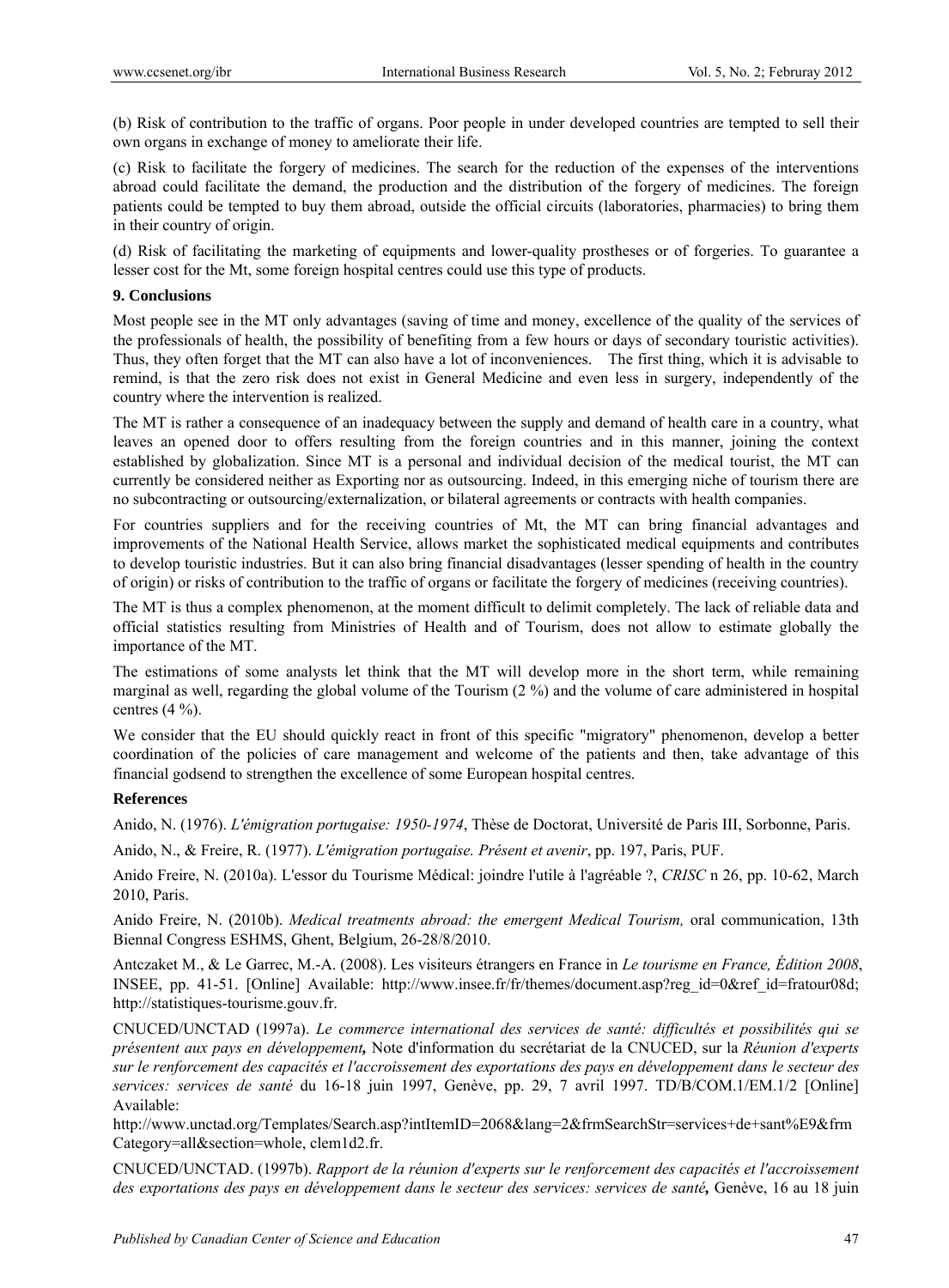1997, 16 p., 1<sup>er</sup> juillet 1997, Genève [Online] Available: http://www.unctad.org/Templates/Search.asp?intItemID=2068&lang=2&frmSearchStr=services+de+sant%E9&frm Category=all&section=whole, clem1d3.fr.

CNUCED/UNCTAD. (1997c). *Mondialisation, Concurrence, Compétitivité et Développement,* Conseil du Commerce et du Développement, quarante-quatrième session, Genève, 14 octobre 1997, pp. 14, TD/B/44/15 [Online] Available: Available:

http://www.unctad.org/Templates/Search.asp?intItemID=2068&lang=2&frmSearchStr=mondialisation%2C+concur rence&frmCategory=all&section=whole, tb44b15.fr.

Cohen, T. (2009). Medical Treatment Abroad: Is it a false economy?, *The Telegraph*, UK [Online] Available:

http://www.telegraph.co.uk/health/6030188/Medical-Treatment-Abroad-Is-it-a-false-economy.

Dawson, S., & Pollard, K. (2007). *Guide to medical tourism*, Intuition Communication Ltd. (www.treatmentabroad.net), pp. 17, UK.

De Greef, S., & Thomaes, R. (2006). *Dare & Care (Audace et Soins), Internationalisation du secteur médical belge*, pp. 68, FEB (Fédération des Entreprises Belges).

DRESS (Direction de la recherche, des études, de l'évaluation et des statistiques) (2002). La démographie médicale à l'horizon 2020: de nouvelles projections nationales et régionales, *Etudes et résultats*, n 57, pp. 8, Paris.

DRESS (Direction de la recherche, des études, de l'évaluation et des statistiques) (2009). La démographie médicale à l'horizon 2030: de nouvelles projections nationales et régionales, *Etudes et résultats*, n 679, pp. 8, Paris.

Dumont, J.-C., & Zurn, P. (2007). Les personnels de santé immigrés dans les pays de l'OCDE dans le contexte général des migrations de travailleurs hautement qualifiés, Partie III, pp. 74, in *Perspectives des Migrations Internationales,* SOPEMI, OCDE.

EARSS (European Antimicrobial Resistance Surveillance System). (2009). *Annual Repport 2008*, pp. 180, The Netherlands.

EVE. (2009). *Enquête auprès des visiteurs étrangers aux aéroports ... Santé, soins médicaux. Bilan de l'année touristique 2008,* Le nouveau Paris, Ile-de-France, Dispositif permanent d'enquête aux aéroports, pp. 52. [Online] Available: www.nouveau-paris-ile-de-france.fr/fichiers/.../Dispositif\_ADP\_2009.pdf

INSEE. (2005). *Fiches thématiques, Le tourisme en France,* pp. 122, Paris. [Online] Available: www.insee.fr/fr/ppp/sommaire/FRATOUR05.PDF

Martin, D. R. (2006). Challenges and Opportunities in the Care of International Patients: Clinical and Health Services Issues for Academic Medical Centers, *Academic Medicine*, 81(2), 189-192. [Online] Available: http://journals.lww.com/academicmedicine/pages/articleviewer.aspx?year=2006&issue=02000&article=00016&typ e=fulltext

Martin, J. P. (2007). Fuite des cerveaux dans le secteur de la santé: mythes et réalités, Editorial (4 p.) in *Perspectives des Migrations Internationales*, SOPEMI, OCDE.

OCDE/OECD. (2008a). Les personnels de santé dans les pays de l'OCDE: comment répondre à la crise imminente?, *Etudes de l'OCDE sur les politiques de santé*, pp. 11. [Online] Available: http://www.oecd.org/dataoecd/25/11/41511074.pdf

OCDE/OECD. (2008b). Les personnels de santé dans les pays de l'OCDE: comment répondre au risque imminent ?, 14 pp. [Online] Available: http://www.oecd.org/dataoecd/25/10/41511259.pdf

OCDE/OECD. (2009). *Panorama de la santé 2009,* Chapitre 7. Dépenses de santé et financement, 7.7 Commerce international des services de santé (tourisme médical), pp. 200. [Online] Available: http://www.oecd.org/sante/panoramadelasante

OCDE/OECD. (2011). *Panorama de la santé 2011,* Chapitre 7. Dépenses de santé et financement, 7.6 Commerce international des services de santé (tourisme médical), pp. 200. [Online] Available: http://www.oecd.org/sante/panoramadelasante

OMS/WHO. (2008). *Rapport sur la santé dans le monde 2008: Les soins de santé primaires: maintenant plus que jamais*, pp. 148. [Online] Available: http://www.who.int/whr/2008/fr/index.html

OMT/UNWTO (2009). *Faits saillants du Tourisme,* pp. 12. [Online] Available: UNWTO\_Highlights09\_fr\_LR.pdf

OMT/UNWTO. (2011). *Faits saillants du Tourisme,* pp. 12. [Online] Available: unwtohighlights11frlr\_1.pdf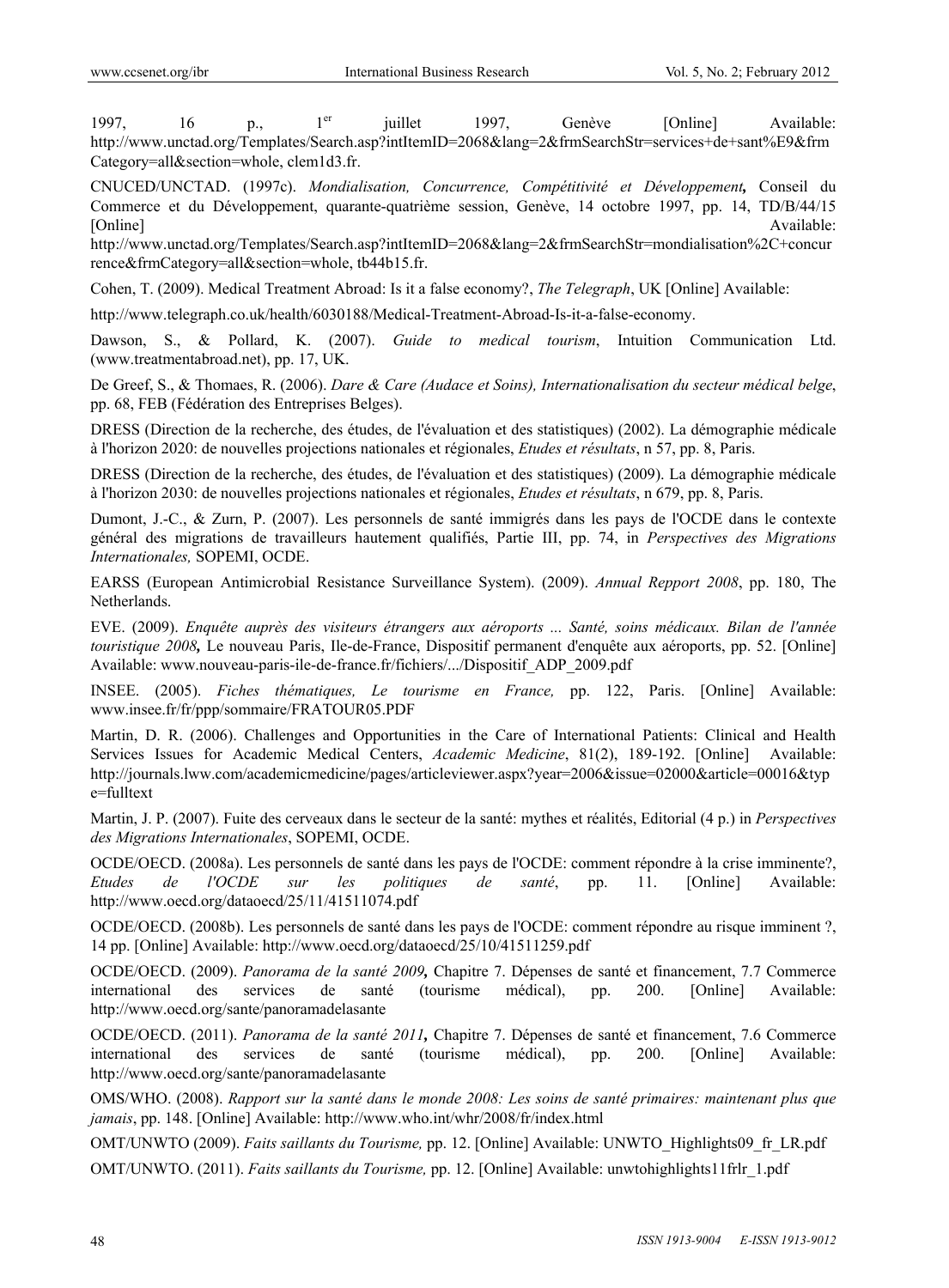Pitti, F. (2009). Chine et Inde: vers une stratégie de marque, *En Temps Réel*, 38, April 2009, pp. 34. [Online] Available: http://entempsreel.com/2009/05/05/chine-et-inde-vers-une-stratégie-de-marque

Spörel, U., & Täube, V. (2008). *Tendances du tourisme en Europe et dans les Pays Partenaires Méditerranéens,*  2000-2006, EUROSTAT, pp. 8. [Online] Available:

http://epp.eurostat.ec.europa.eu/cache/ITY\_OFFPUB/KS-SF-08-095/FR/KS-SF-08-095-FR.PDF; http://epp.eurostat.ec.europa.eu/portal/page/portal/product\_details/publication?p\_product\_code=KS-SF-08-095

UE/EU. (2008). Un cadre communautaire relatif à l'application des droits des patients en matière de soins de santé transfrontaliers, communication of the European Commission, 2 July 2008 (COM2008415\_fr.pdf), pp. 12.

UE/EU. (2011). Directive 2011/24/UE du Parlement Européen et du Conseil du 9 mars 2011 relative à l'applic.ation des droits des patients en matière de soins de santé transfrontaliers, pp. 21.

United Nations. (2002). *Manual on Statistics of International Trade and Services*, pp. 190. (ST/ESA/STAT/SER.M/86).

Walker, H., Brooker, T., & Gelman, W. (2009). Abdominal wall reconstruction following removal of a chronically infected mid-urethral tape, *International Urogynecology Journal,* 20(10), 1273-1275. http://dx.doi.org/10.1007/s00192-009-0852-7

Woodman, J. (2008). *Patient Beyond Border*, 2<sup>nd</sup> ed., pp. 408, Healthy Travel Media, NC, USA.

#### **Notes**

Note 1. The "invasive" qualifier is used here in the sense of the introduction of an external agent in the body to carry out a care impossible to be realized with external treatments ("not invasive").

Note 2. http://agences-voyages.blogspot.com/2007/01/le-tourisme-médical-un-phénomène.html, 03/01/2007.

Note 3. "The experts recognized that the movement of consumers was, for developing countries, a mode of delivery offering considerable possibilities to the export" (ii. *Questions relatives au traitement de patients étrangers*, CNUCED/UNCTAD, 1997b).

Note 4. The number of patients, being clandestine immigrants and that benefit of the AME (Medical care of the State) and being treated in French hospitals, are estimated to be 200 000. These patients cannot reach the CMU ("Couverture Médicale Universelle", Free universal health care).

Note 5. "Prise en charge des soins reçus hors de France: Mon institution d'assurance maladie prend-elle en charge les dépenses correspondant à mes soins de santé dans un autre État européen ?", Coverage of the care received outside France: does my institution of health insurance take care the spending corresponding to my health care in another European State? (http://www.securite-sociale.fr/textes/maladie/etranger/rembetranger\_ue.htm).

Note 6. European Commission, "Emploi, affaires sociales et égalité des chances"

(http://ec.europa.eu/social/main.jsp?catId=559&langId=fr).

Note 7. "Soins programmés" (http://ec.europa.eu/social/main.jsp?catld=569&langld=fr) 30/07/2009 (m09\_353\_fr.pdf).

Note 8. Le tourisme médical: patient ou client ? (Medical Tourism: patient or customer ?) Un film inquiétant sur les dérives de la médecine business (http://www.vodeo.tv/19-35-3587-le-tourisme-medical-patient-ou-client--.html), France 5 TV, Mondialisation et santé: Le tourisme médical (http://www.telleestmatele.com/article-29877805.htm).

Note 9. Supposing that the average spending of Tm is of the order of 7.000  $\epsilon$  (Deloitte report), the French health services could receive a minimum of 10 000 Tm with a 70 million € budget. Other countries have already developed official agencies to attract Tm (CNUCED/UNCTAD, 1997a).

Note 10. A well-known phenomenon in Human Migrations where all the countries behave as suppliers and receiving of migrants (Anido & Freire, 1977).

Note 11. Such as those provoked by: Staphylococcus aureus, Klebsiella pneumoniae, Escherichia coli, Enterococcus faecium, Enterococcus faecalis, Streptococcus pneumoniae et Pseudomonas aeruginosa, germs that become resistant to certain antibiotics.

Note 12. "Un patient britannique nécessitant un pontage coronarien avait deux options: attendre son tour pendant six mois ou débourser 35.000 U\$ afin d'être opéré immédiatement." ("A British patient requiring a coronary bypass had two options: wait for his turn during six months or pay out \$35.000 U to be operated at once.") *Tourisme cardiaque, Agence Science-Presse*, 11/02/2005 (http://www.sciencepresse.qc.ca/archives/2005/cap0702057.html);